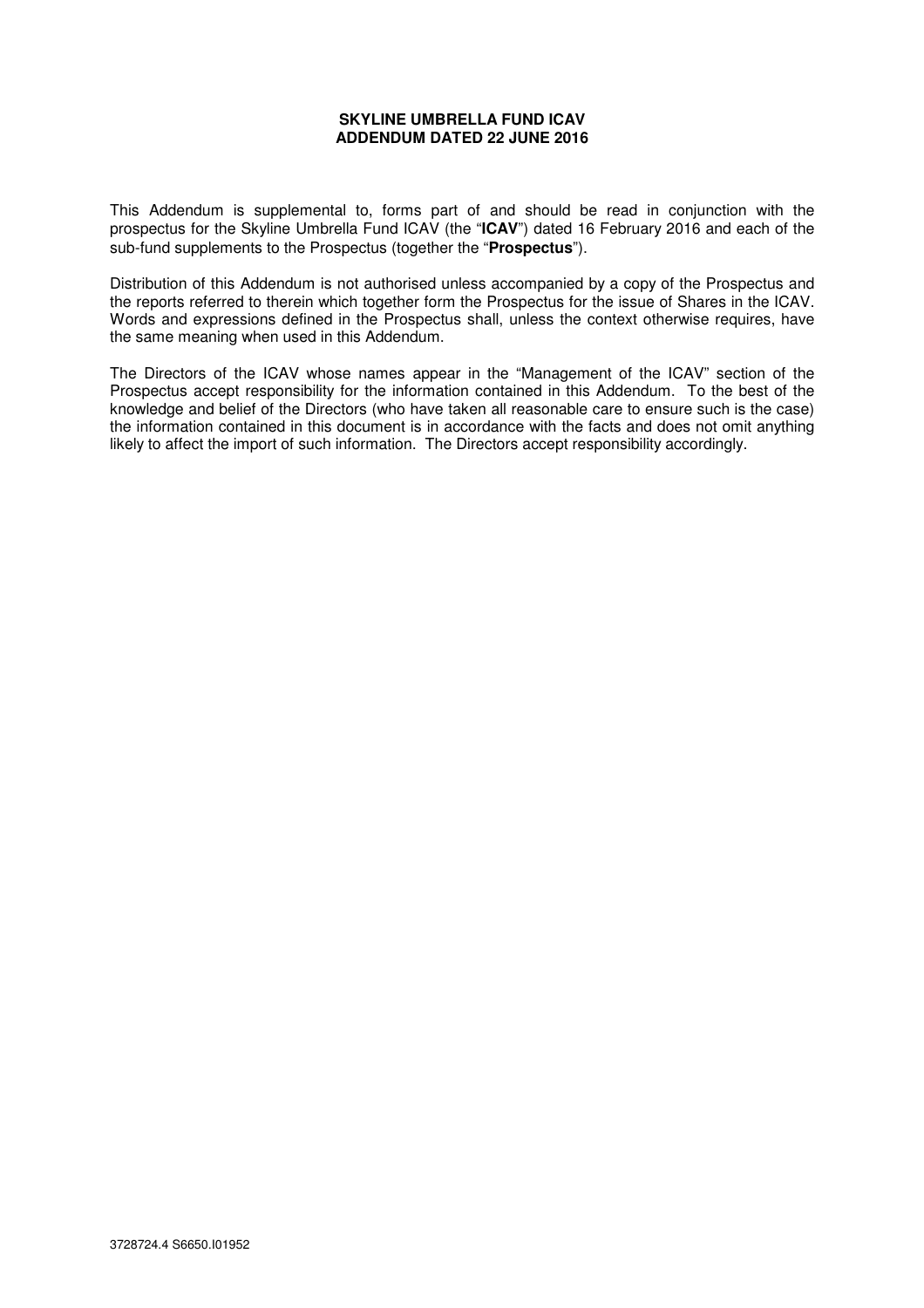# **1. OPERATION OF UMBRELLA CASH ACCOUNTS**

- 1.1 The "Definitions" section of the Prospectus shall be amended by the inclusion of the following:
	- "**Subscriptions/Redemptions**  means an omnibus account opened in the name of the ICAV **Account**" through which subscription and redemption proceeds and dividend income (if any) in the relevant currency for each Fund are channelled, operated in accordance with the Central Bank's requirements and the details of which are specified in the Application Form, together the "**Subscriptions/Redemptions Accounts**";
- 1.2 The sub-section of "Share Dealings Subscription for Shares" which is entitled "Payment For Shares" shall be deleted in its entirety and replaced by the following

## **Payment for Shares**

The ICAV operates Subscriptions/Redemptions Accounts denominated in Euro, Sterling and US Dollars into which subscription payments net of all bank charges should be paid by telegraphic or electronic transfer, details of which are specified in the Application Form. Monies in each Subscription/Redemptions Account will become the property of the relevant Fund upon receipt and during the period between receipt of subscription monies and the Dealing Day on which Shares are issued, investors will be treated as unsecured creditors of the relevant Fund. Investors' attention is drawn to the risk factor under the heading "Subscriptions/Redemptions Account Risk".

No interest will be paid in respect of payments received in circumstances where the application is held over until a subsequent Dealing Day. Subscription monies are payable in the relevant Base Currency or any other currency attributable to a particular Class of Share as specified in the relevant Supplement. Payment in respect of subscriptions must be received on or before the relevant Settlement Day. If payment in full in cleared funds in respect of a subscription has not been received by the relevant time, the ICAV may cancel the allotment and/or the applicant may be charged interest. In addition, the relevant Investment Manager will have the right to sell all or part of the applicant's holding of Shares in the Fund or any other Fund of the ICAV in order to meet those charges. In addition, in circumstances where subscription monies are received with insufficient documentation to identify the owner, the ICAV and the Depositary will ensure that in the event that such monies cannot be applied to the individual Fund(s), they will be returned to the payer within five (5) Business Days.

The ICAV has procedures in place with the Depositary to ensure that the amounts within each Subscriptions/Redemption Account are at all times capable of being attributed to the individual Funds in accordance with the Instrument. Furthermore, the operation of these Subscriptions/Redemptions Accounts will not compromise the ability of the Depositary to carry out its safe-keeping and oversight duties in accordance with the Regulations.

1.3 The sub-section of "Share Dealings – Repurchase of Shares" which is entitled "Payment of Repurchase Proceeds" shall be deleted in its entirety and replaced by the following

## **Payment of Repurchase Proceeds**

The amount due on repurchase of Shares will be paid by electronic transfer to the relevant Shareholder's account of record in the currency of denomination of the relevant Class of Shares of the relevant Fund (or in such other currency as the Directors shall determine) by the Settlement Date. Payment of Repurchase Proceeds will be made to the registered Shareholder or in favour of the joint registered Shareholders as appropriate.

The Repurchase Proceeds of the Shares will only be paid on receipt by the Administrator of a repurchase request together with such other documentation that the Administrator may